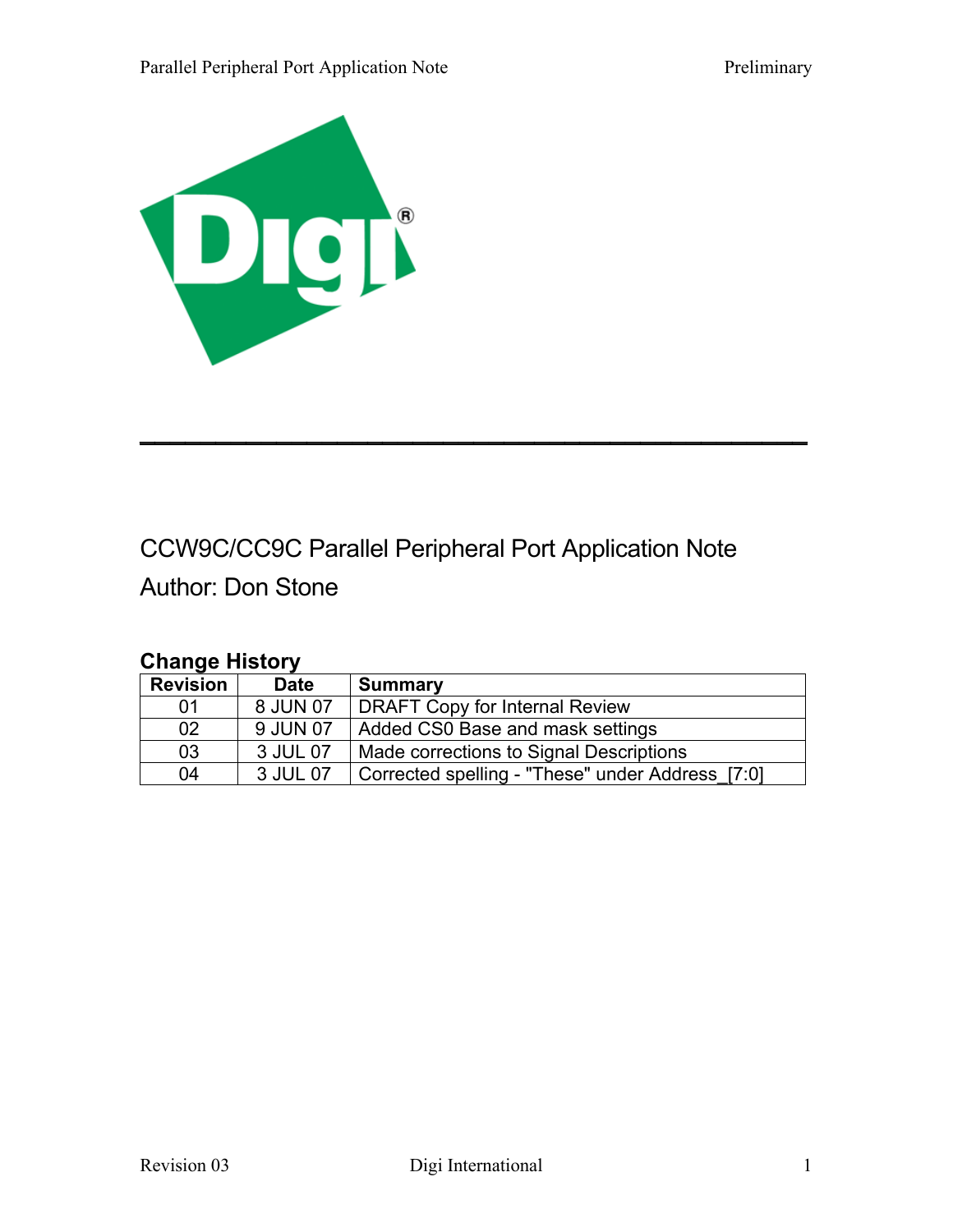# **TABLE OF CONTENTS**

# **LIST OF FIGURES**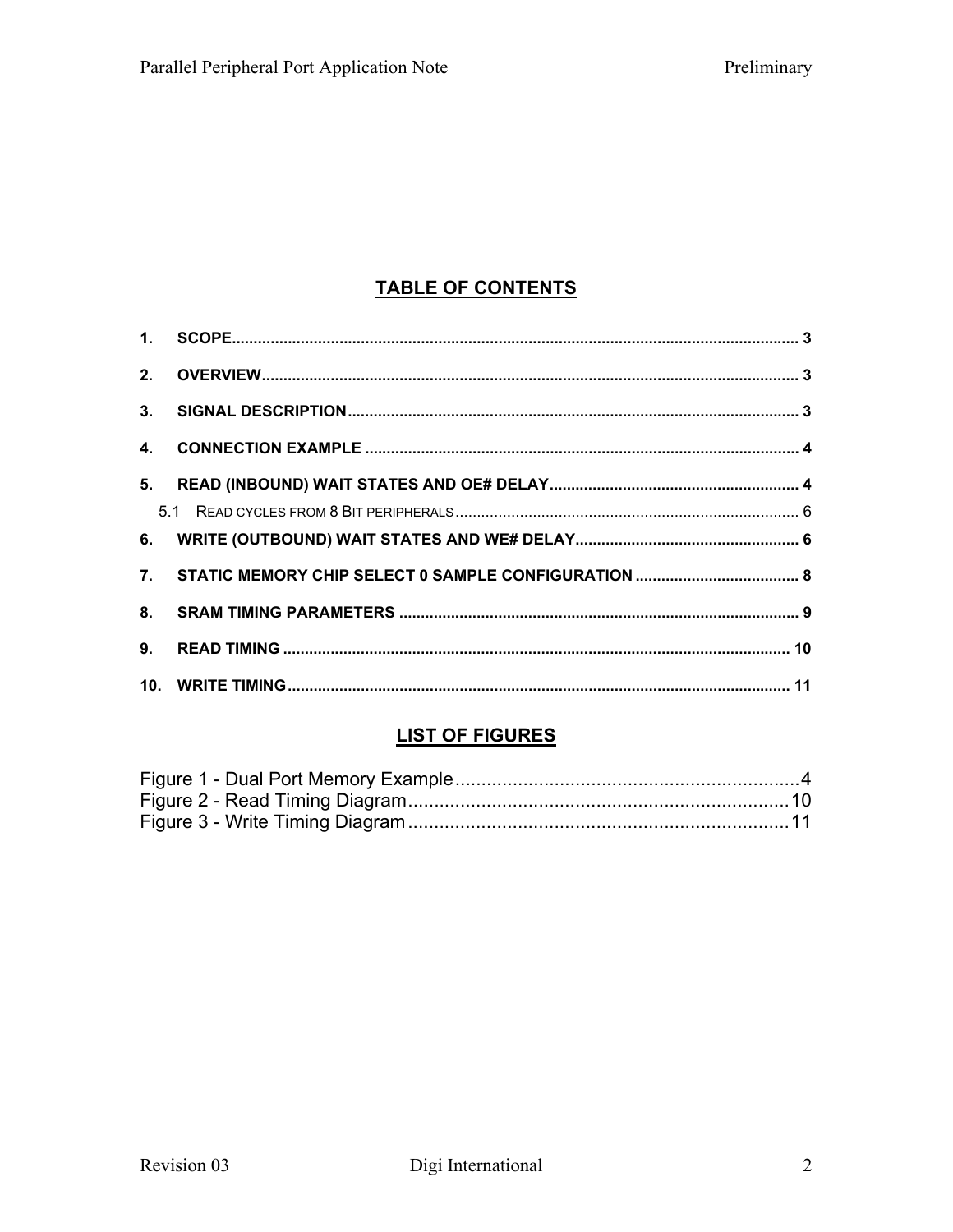## **1. Scope**

The purpose of this document is to describe how to connect a peripheral to the CCX9C NS9360 module's CS0 parallel data port, and how to program Chip Select 0.

### **2. Overview**

This 8-bit memory mapped interface is similar to the interface to a flash chip, where the NS9360 is the master. The interface was designed as a moderate to low speed parallel/SRAM style data bus. To access the External Memory Bus you will be using Chip Select 0 (CS0) on the NS9360.

# **3. Signal Description**

This section briefly describes the signals that connect the two systems.

#### **DATA\_[7:0]**

NS9360, buffered, bi-directional data bus. The 74LVCHR16245 buffer is enabled when CS0# is active low. Driven during write cycles at LVTTL voltage levels with +/-12ma drive. Drivers have 26 ohm, built-in series resistors. During read cycles the buffer inputs provide bus-hold. Inputs can be driven from either 3.3-V or 5-V devices.

#### **ADDRESS\_[7:0]**

NS9360 buffered address lines. Output only. The 74LVCHR16245 buffer is enabled when CS0# is active low. These drivers have LVTTL voltage levels with +/-12ma drive, and have 26 ohm, built-in series resistors.

The connecting device should provide 10K pull-up resistors to prevent address line float during CS0# inactive times.

#### **CS# /CS0#**

NS9360 buffered Chip Select 0. Output, active low for both Read and Write cycles.

Driver is a NC7SZ32. LVTTL voltage levels with +/-24ma drive.

#### **OE#**

NS9360 buffered Output Enable. Output, active low for Read cycles only. Driver is a NC7SZ32. LVTTL voltage levels with +/-24ma drive.

#### **WE#**

NS9360 buffered Write Enable. Output, active low for Write cycles only. Driver is a NC7SZ32. LVTTL voltage levels with +/-24ma drive.

**NOTE:** Series resistors are recommended on the control lines to reduce EMI Transmissions.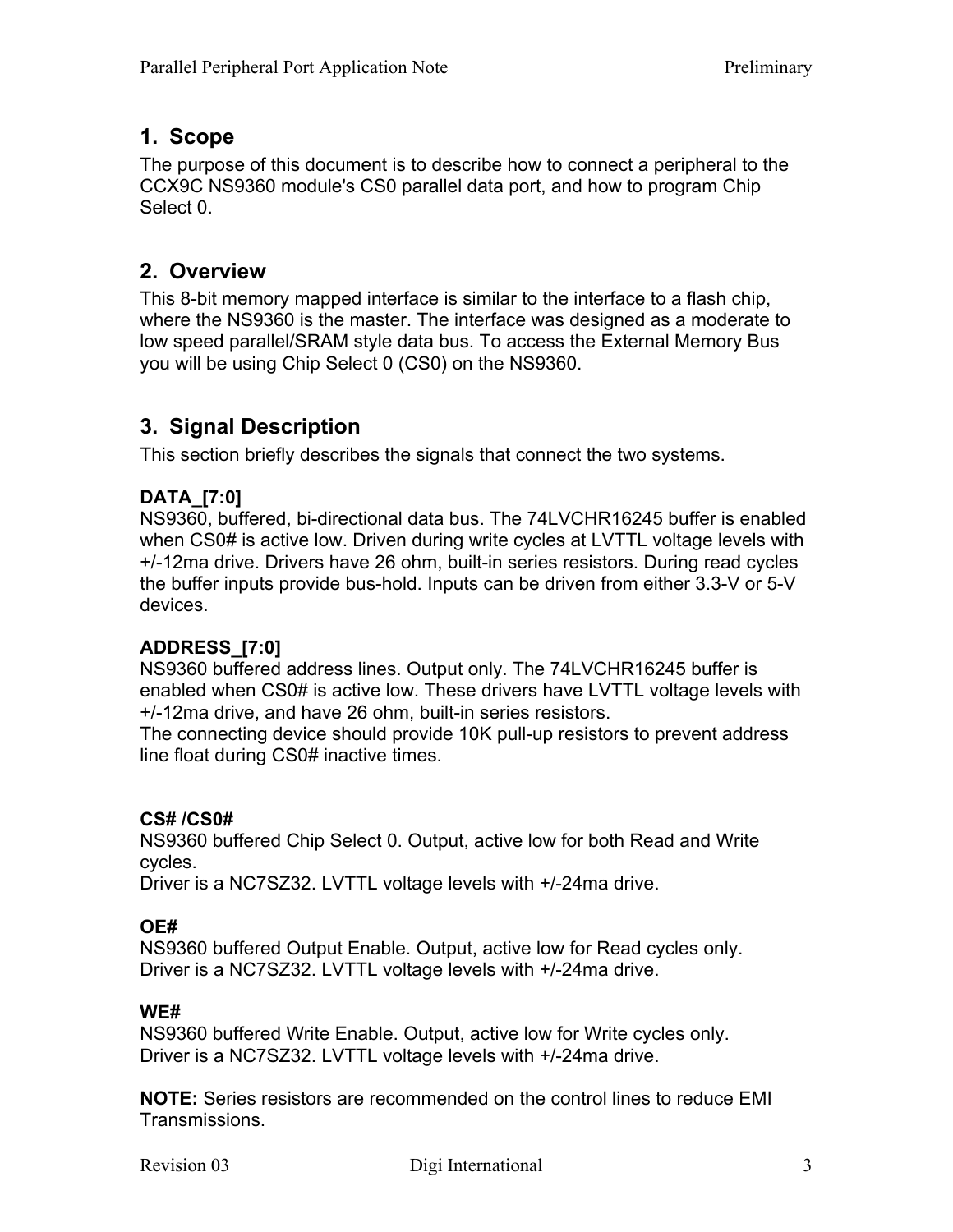# **4. Connection Example**



**Figure 1 - Dual Port Memory Example** 

# **5. Read (Inbound) Wait States and OE# Delay**

The WOEN and WTRD fields work together to determine how the CS# and OE# signals will behave during a static read cycle.

A070 0208 = WOEN A070 020C = WTRD

In all cases the CS0# signal will go high on the same clock edge as the OE# signal goes high. There is no setting of WOEN or WTRD that will affect this.

The CS0# and OE# signals will always be low for at least 1 clock cycle. The WTRD can be set to allow up to 32 clock cycles to be added to both the CS0# and OE# signals.

The WOEN field can be configured to force the OE# signal to go low after the after the CS# signal goes low.

This is how the CS0# and OE# will behave if both fields are set to 0. The CS0# signal is low for 1 clock and the WE# signal is low for 1.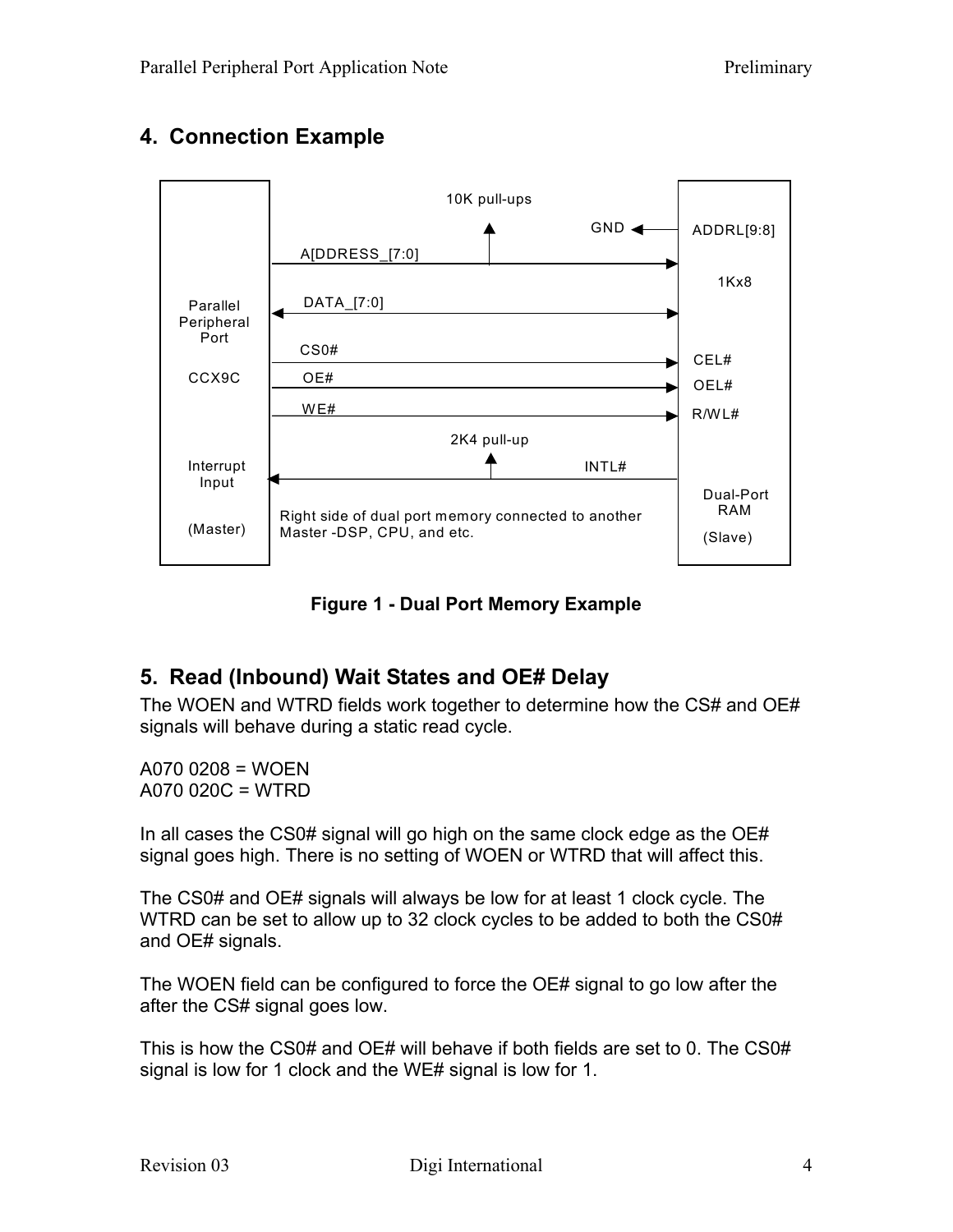

The WTRD field adds to the length of both signals. If the WTRD field were set to '3' and the WOEN field were set to '0', both the CS0# and OE# signals would increase by 3 clock cycles.



The WOEN field only affects the length of the OE# signal. It has no effect on the length of the CS0# signal. The WOEN field subtracts from the length of the OE# signal that was set with the WTRD field.

If the WTRD field remains at '3' and the WOEN field were set to '1', then 1 clock cycle would be subtracted from the leading edge of the OE# signal.

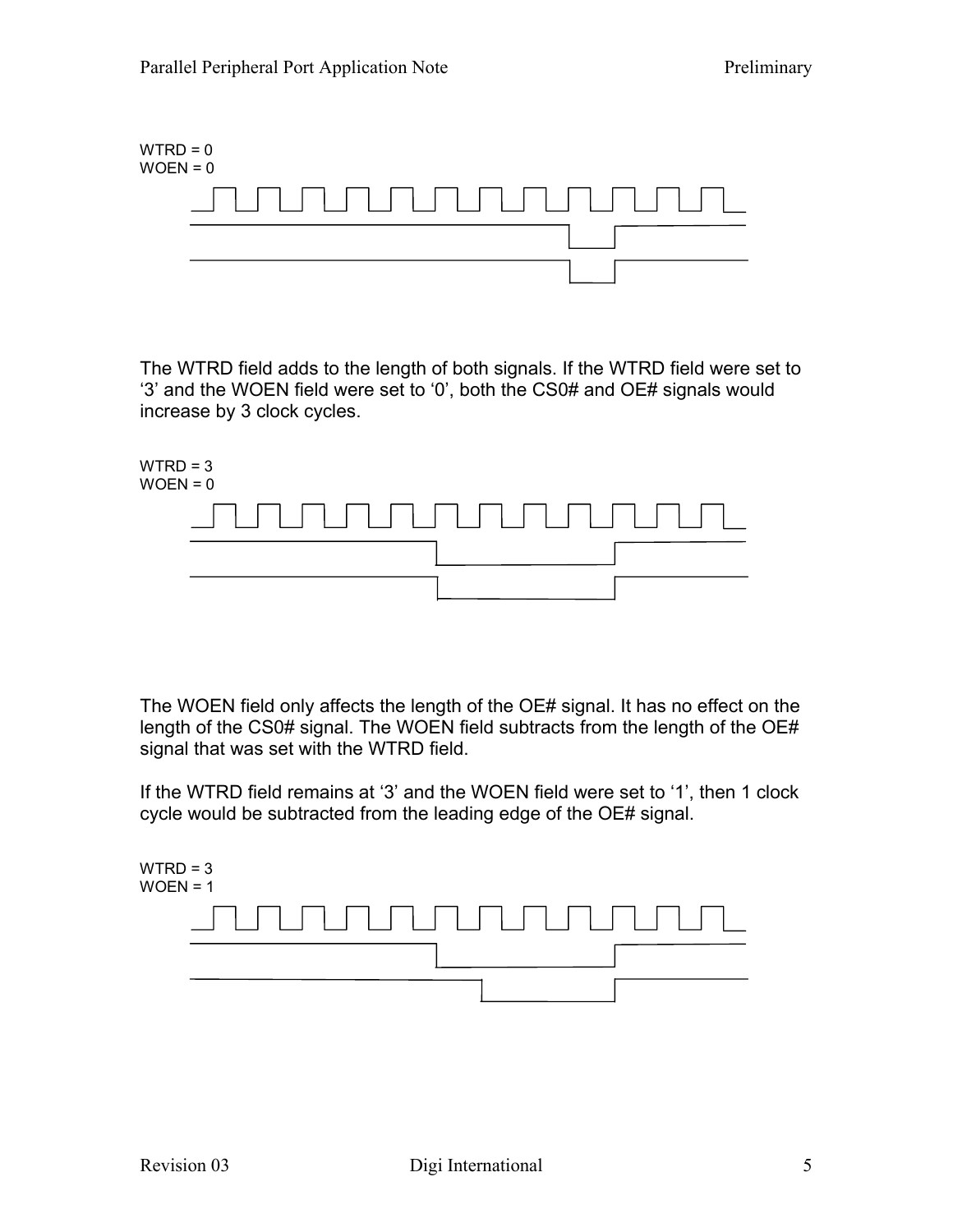#### *5.1 Read cycles from 8 Bit peripherals*

The data width of each external memory bank must be configured by programming the appropriate bank configuration register (Static Memory Configuration 0–3). When the external memory bus is narrower that the transfer initiated from the current main bus master, the internal bus transfer takes several external bus transfers to complete.

For example, CS0 is configured as 8-bit wide memory and a 32-bit read is initiated, the AHB bus stalls while the memory controller reads four consecutive bytes from the memory. During these accesses, the static memory controller block demultiplexes the four bytes into one 32-bit word on the AHB bus. Therefore:

A *byte read* will produce 1 memory cycle. Works for all.

A *word read* will produce 4 memory cycles with CS0# and OE# remaining solid low throughout all four read accesses. Address [1:0] change for each access.

**WARNING!** Word and half word reads present a problem to peripherals which require CS0# and/or OE# to toggle on each byte. Dual port memory will track Address\_[1:0] and should be O.K.

## **6. Write (Outbound) Wait States and WE# Delay**

The WWEN and WTWR fields work together to determine how the CS# and WE# signals will behave during a static write cycle.

A070 0204 = WWEN A070 0214 = WTWR In all cases the CS0# signal will go high one clock cycle after the WE# signal goes high. There is no setting of WWEN or WTWR that will affect this.

The CS0# signal will always be low for at least 3 clock cycles. The WE# signal will be low for at least 1 clock cycle. The WTWR can be set to allow up to 32 clock cycles to be added to both the CS0# and WE# signals.

In all cases the WE# signal will go low at least one clock cycle after the CS# signal goes low. The WWEN field can be configured to force the WE# signal to go low more than one clock cycle after the after the CS# signal goes low.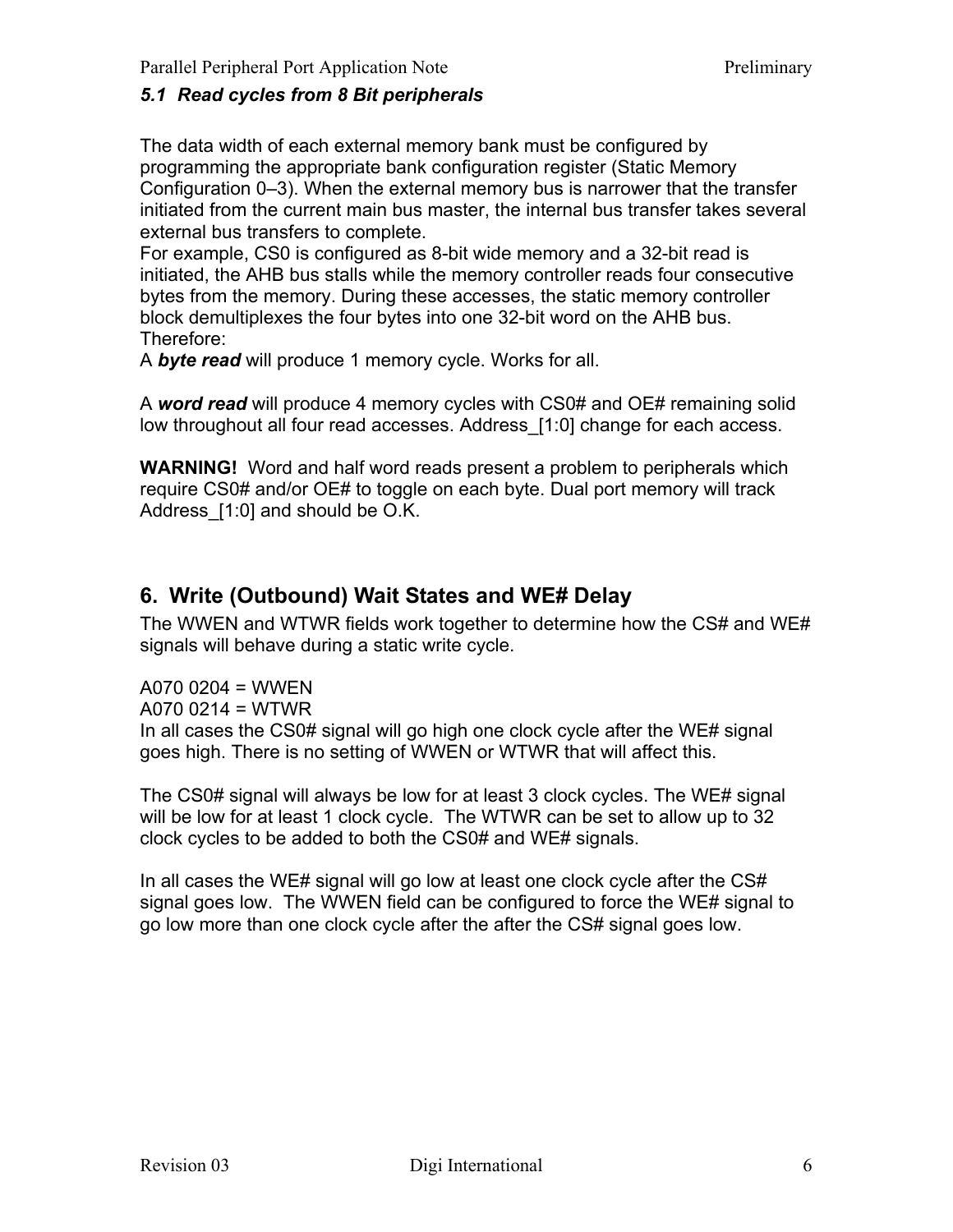This is how the CS0# and WE# will behave if both fields are set to 0. The CS0# signal is low for 3 clocks and the WE# signal is low for 1.



The WTWR field adds to the length of both signals. If the WTWR field were set to '3' and the WWEN field were set to '0', both the CS0# and WE# signals would increase by 3 clock cycles.



The WWEN field only affects the length of the WE# signal. It has no effect on the length of the CS0# signal. The WWEN field subtracts from the length of the WE# signal that was set with the WTWR field.

If the WTWR field remains at '3' and the WWEN field were set to '1', then 1 clock cycle would be subtracted from the leading edge of the WE# signal.

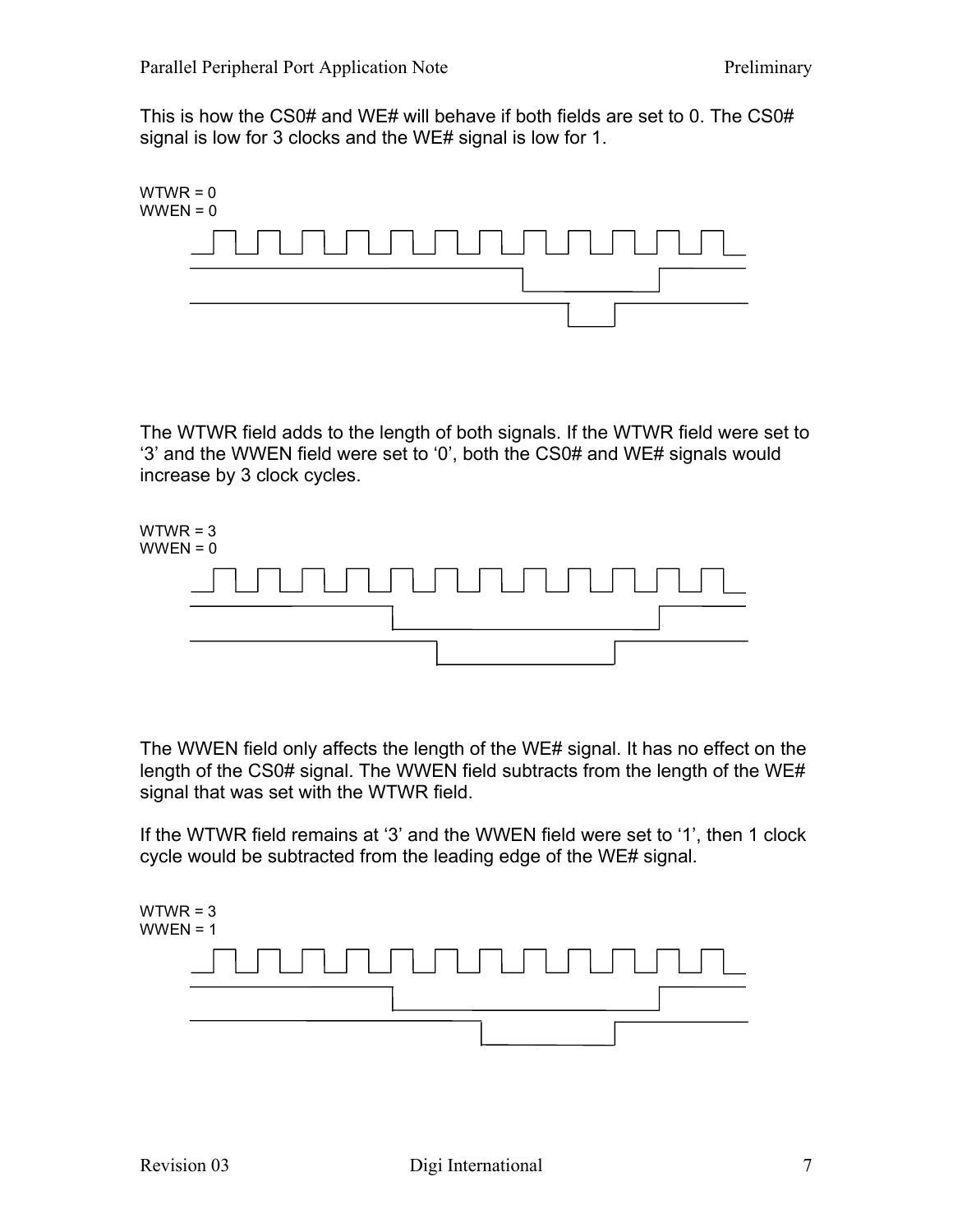# **7. Static Memory Chip Select 0 Sample Configuration**

This "example" inserts 3 wait states for both the reads and writes. OE# is delayed 1 clock from the falling edge of CS0#; WE# is delayed 2 clocks

A070 0200 Static Memory configuration resister = 0x0000 0080 PB is a 1 to select WE# instead of byte lane[0]# for writes.

A070 0204 WWEN Wait write enable (WAITWEN) = 1

A070 0208 WOEN Wait output enable (WAITOEN) = 1

A070 020C WTRD Non-page mode read wait states or asynchronous page mode read first access wait state (WAITRD) = 3

A070 0210 WTPG Asynchronous page mode read after the first wait state(WAITPAGE) = 2 Most peripherals do not support this mode.

A070 0214 WTWR Write wait states (WAITWR) = 3

A070 0218 WTTN Bus turnaround cycles (WAITTURN) = 1

A090 01F0 / 01F4 System Memory Chip Select 0 Static Memory Base and Mask registers 4K is the minimum address range

Base defaults to 0x40000 000 Note: Bits 11:0 are reserved.

MASK defaults to 0xF0000 000 for 256M with Chip Select disabled. Change to 0xFFFFF 001 for 4K with Chip Select enabled Note: Bits 11:1 are reserved; Bit 0 is the chip select enable

Or make this change to the BSP address table for CS0 mc 0x40000000:P 0x40000FFF:P, JAM, PWE, // CS0: 4K Parallel Peripheral Port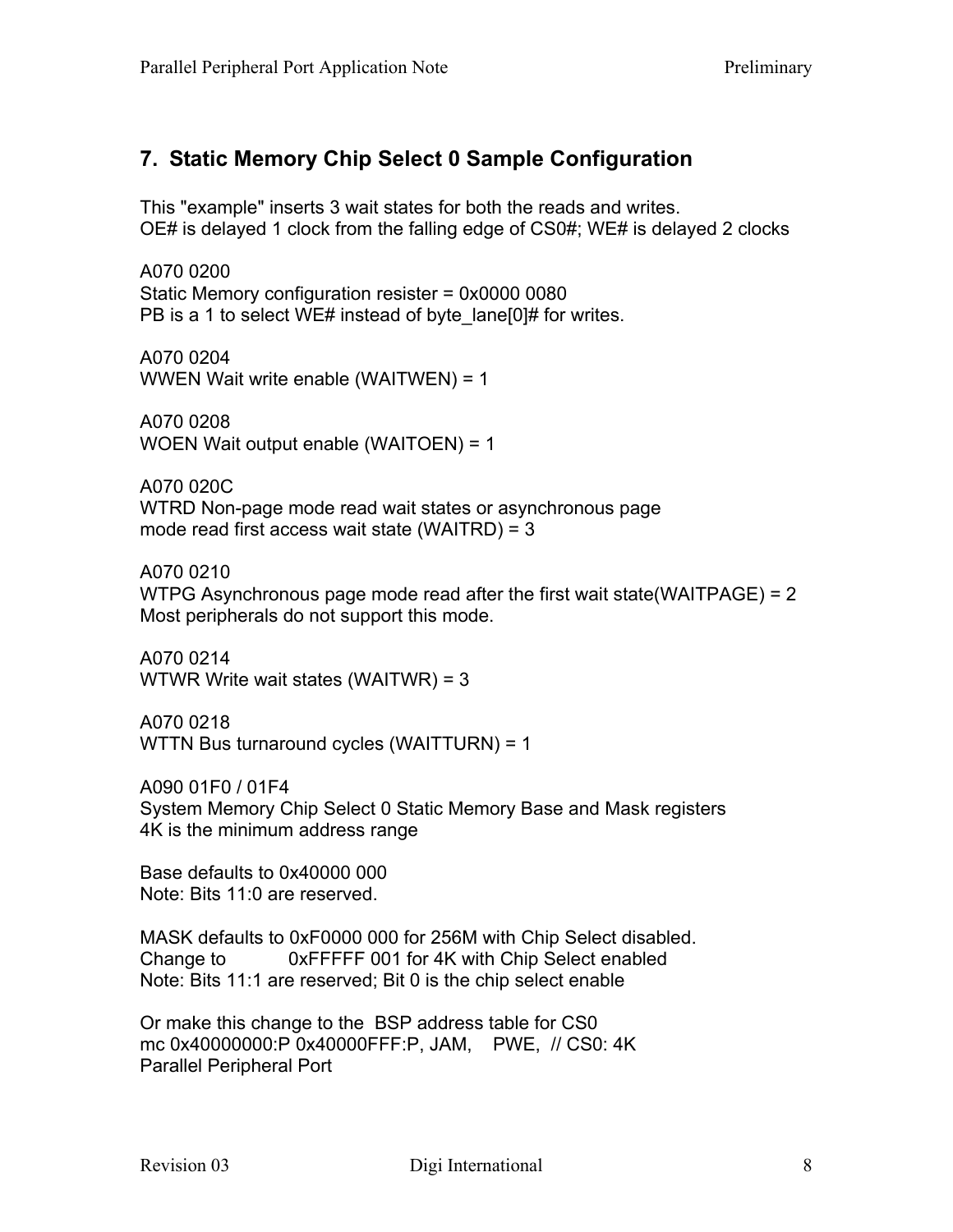## **8. SRAM timing parameters**

M15-24, M27-28 are (+/- 2 ns) from the rising clock edge.

M25 data input setup time to rising  $clk = 10$  ns Min. Add to this number the delay time of the 74LVC16245 data buffer (Typical 5 ns)

M26 data input hold time to rising  $clk = 0$  ns Min.

**Note:** CPU clock/2 = 77.5Mhz. It is not available on the Module's edge connector.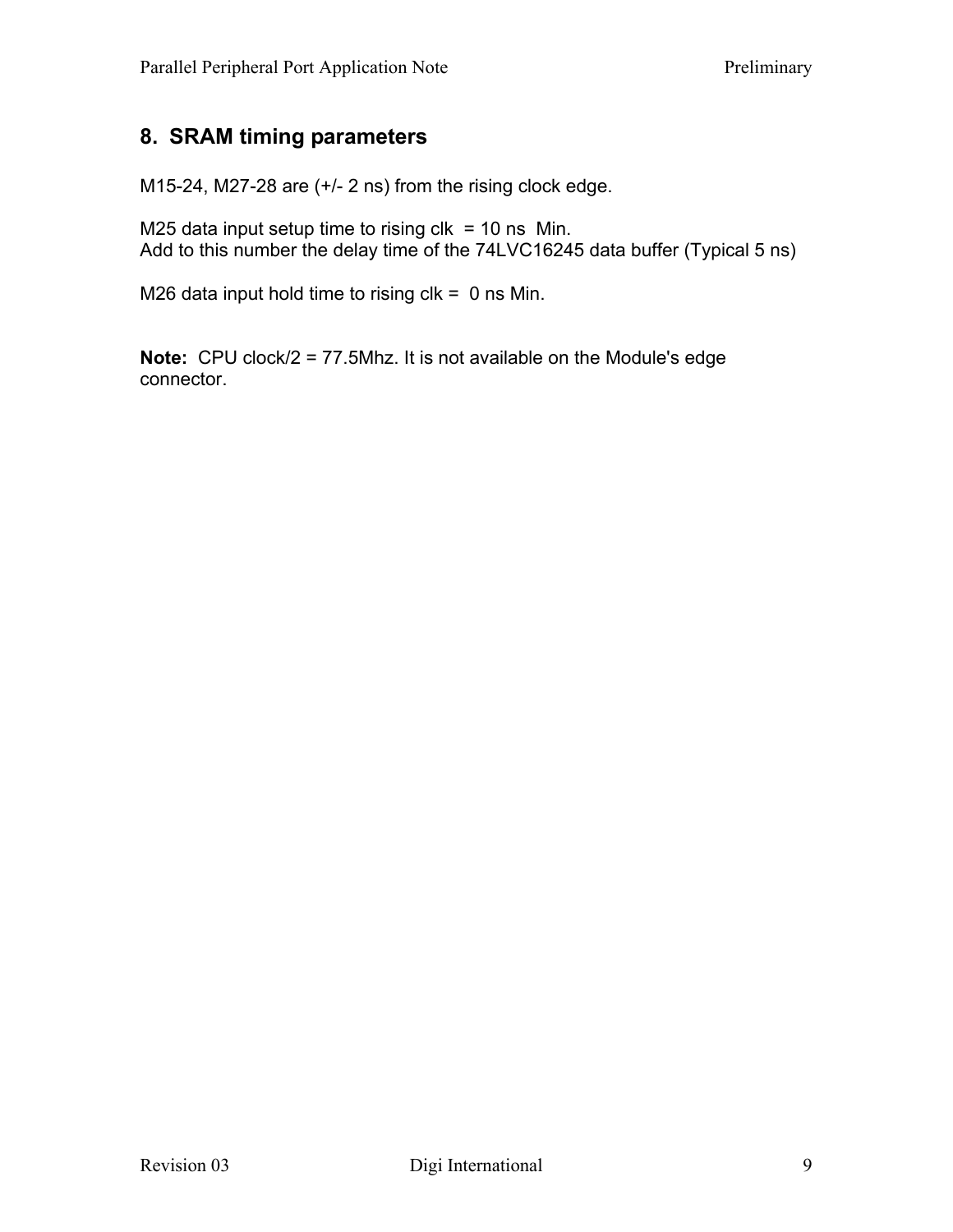

**Figure 2 - Read Timing Diagram** 

If the PB field is set to 0, the byte\_lane signal will always be high.

 $\blacksquare$ 

16-bit, and 8-bit read cycles.